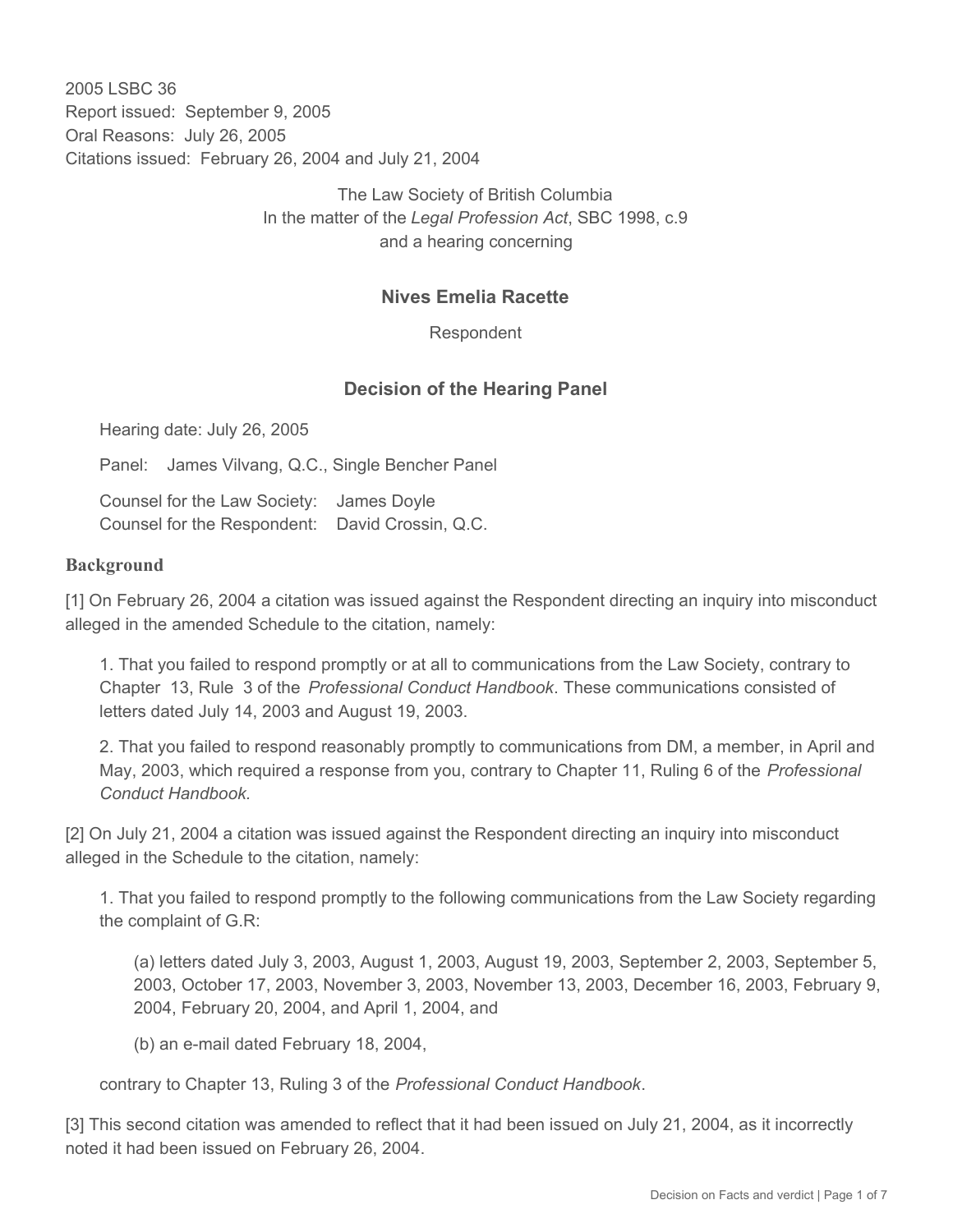[4] Affidavits of service of both citations were filed as Exhibits #2 and #5 in these proceedings.

[5] Pursuant to Law Society Rule 5-2(2), the Respondent agreed to a Panel consisting of a single Bencher.

Admissions

[6] Counsel submitted an Agreed Statement of Fact ("ASOF") which was filed as Exhibit #8. It sets out the following:

1. Nives Emilia Racette was called to the Bar in British Columbia in 1982, and at all material times was a member of the Law Society of British Columbia (the "Respondent")

2. By letter dated September 16, 2003, the Respondent provided the following undertaking to the Discipline Committee of the Law Society:

"I, Nives Racette, undertake that I will not engage in the practice of law until I provide notice of my intention to do so in writing to the Discipline Committee and the Discipline Committee decides to either release me from my undertaking or order a show cause hearing and a show cause hearing panel determines that I should be allowed to resume the practice of law."

# **Complaint – Citation #1**

3. By letter dated May 5, 2003, [name] ("D.M.") wrote to the Law Society setting out a summarized history of the dealings that his client, K., had with the Respondent.

4. A summary of the history provided by D.M. is as follows:

a) K retained the Respondent to incorporate a company in late 2002. They used a shelf company which had been incorporated in February 2002.

b) K provided the Respondent with post-incorporation instructions concerning the necessary documentation and also instructions to have the company's name changed to [company name]. The Respondent reserved the name [company name] with the Registrar of Companies.

c) In March and April 2003, K made numerous attempts to contact the Respondent to prompt her to complete post-incorporation work on the company. He was not successful.

d) K had entered into contracts in the company's name, opened a business which was operating in the company's name and opened a bank account for the company. He needed the company records in order to complete his application for a liquor license for the company.

e) K contacted D.M. late on April 24, 2003 and on his instructions, D.M. wrote a letter, dated April 25, 2003 and had it couriered to the Respondent on the same day.

f) In the April 25, 2003 letter sent to the Respondent, D.M. indicated that K was anxious to obtain possession of the corporate documentation for the shelf company to allow him to have control of that company. D.M. also asked that the necessary corporate documents be provided to him by April 30, 2003.

g) On April 28, 2003, the Respondent left a voicemail message with D.M., saying she had been away from her office but she was couriering the material to the company, as requested in D.M.'s letter of April 25, 2003.

h) D.M. returned the call and left a voicemail message saying that he was happy that the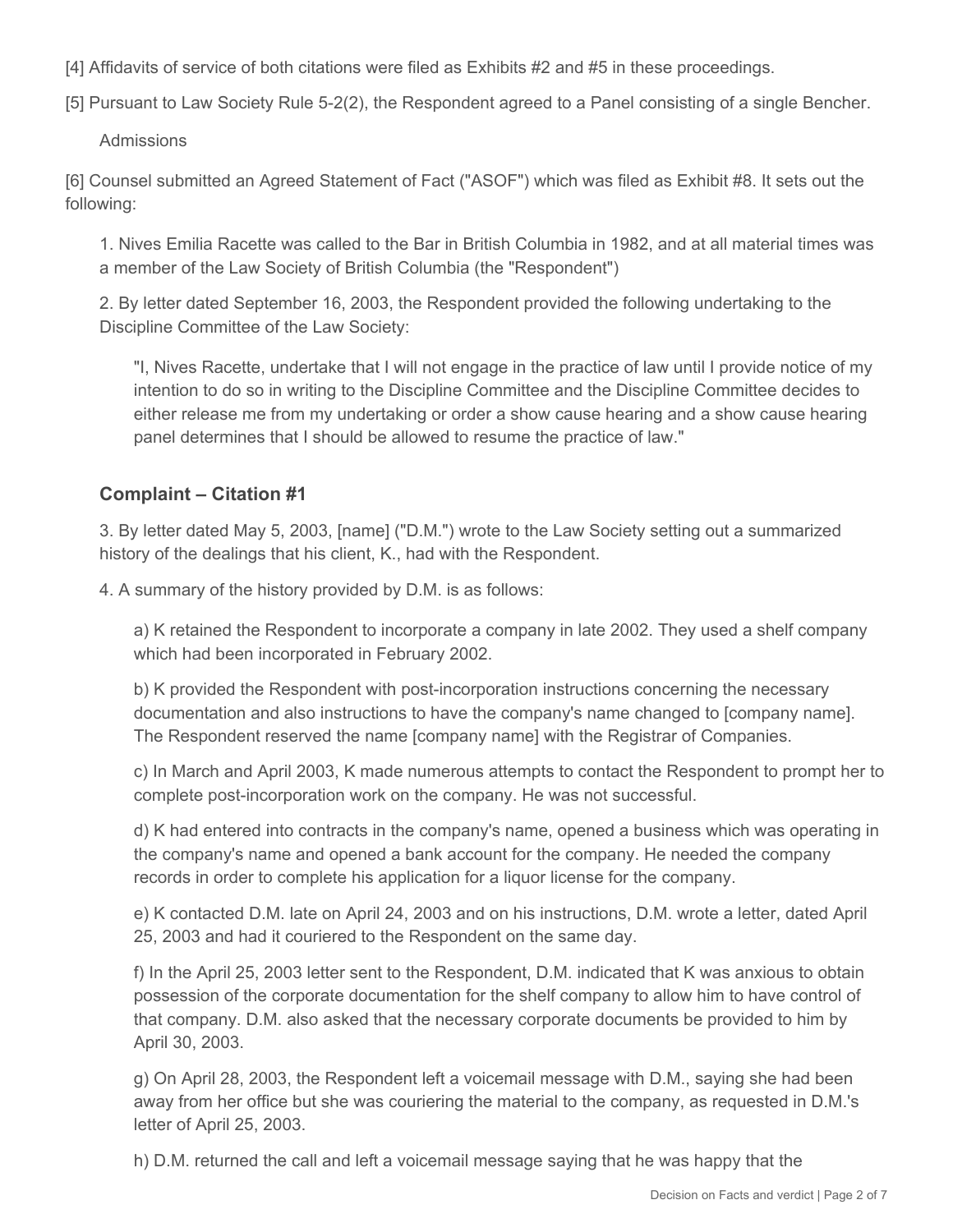Respondent was sending the material to him, but that she had not said when she would do so. He said that he needed the material no later than the deadline set, being April 30, 2003. D.M. did not receive a reply to the voicemail message.

i) On May 1, 2003, having received no further communication or material from the Respondent, D.M. left another message, reminding her that the matter was extremely urgent from K's point of view and that he required the material forthwith.

j) On May 2, 2003, D.M. received a further voicemail from the Respondent, stating that he would be receiving the corporate materials that day. The materials did not arrive that day. D.M. left two further voicemail messages on May 2, 2003 at approximately 4:00 p.m. and 5:30 p.m.

k) On May 5, 2003, D.M. left a further voicemail informing the Respondent that he was in the process of reporting the matter to the Law Society.

5. Regarding the history provided by D.M., the Respondent states that additional work was completed by the Respondent in accordance with K's instructions. For example, the Respondent reviewed a draft Letter of Intent regarding an asset purchase and prepared additions documents such as a Convertible Loan Agreement and Promissory Note.

6. With respect to paragraph 4(d) above, the Respondent does not agree with all of the facts provided by K to D.M.

7. With respect to the history of D.M.'s communications with the Respondent concerning the delivery of corporate documents, set out in paragraph 4 above, the Respondent recalls that in or around the time of her communications with D.M. she was contacted by [name]("C.M.") on K's behalf and given instructions that C.M. would pick up the corporate documents for K. The Respondent recalls attempting to contact D.M. to seek clarification of K's instructions concerning the delivery of the corporate documents.

8. By letter dated May 7, 2003, Gayle Myers, Staff Lawyer – Professional Conduct , with the Law Society, wrote to the Respondent enclosing a copy of D.M.'s letter of May 5, 2003, and asking that the Respondent contact her immediately.

9. On May 8, 2003 Ms. Myers and the Respondent had a telephone conversation. At that time, the Respondent provided some background as to personal issues she was facing, and she said that D.M. could be in touch with her concerning arrangements for her to provide him with the documents.

10. Lynne Knights at the Law Society called D.M. and left a message on May 9, 2003 indicating that he should call the Respondent and set up a time to meet to gather the documents. Ms. Knights then left a message for the Respondent advising that she had given the Respondent's number to D.M. and that they should arrange a time and a place to meet.

11. Gayle Myers spoke to D.M. on May 12, 2003. D.M. indicated that he had not heard from the Respondent on the previous Friday (May 9, 2003). He had received a voicemail from her at 6:30 on the morning of May 12, 2003, indicating that she would be bringing the material that day.

12. Gayle Myers left a message for the Respondent on May 12, 2003 indicating that if the Respondent did not call her that day, the Law Society would have to take disciplinary action.

13. Gayle Myers spoke to D.M. on May 13, 2003. He confirmed that the Respondent did show up that day with the necessary documentation.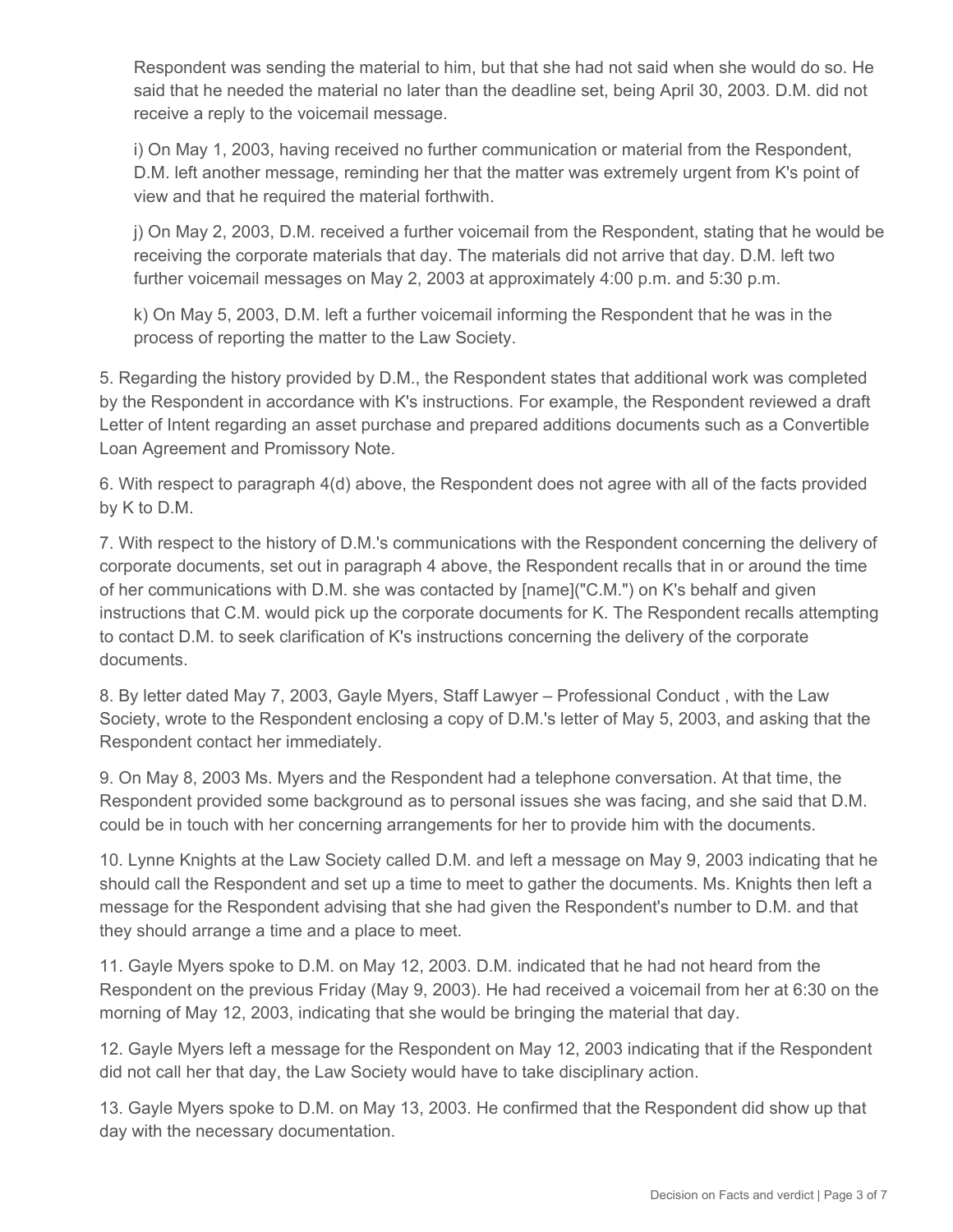14. By letter dated May 15, 2003, Gayle Myers wrote to the Respondent, indicating that she still required a written response explaining the circumstances that gave rise to the complaint. She posed certain specific questions.

15. By letter dated May 22, 2003, Gayle Myers wrote to the Respondent requesting a response to her May 15, 2003 correspondence.

16. By letter dated June 5, 2003, Gayle Myers wrote to the Respondent seeking a response to her letters of May 15 and May 22, 2003.

17. On June 17, 2003, Michelle Boren, Gayle Myers' assistant, left a voicemail message with the Respondent advising her to fax in her response to Ms. Myers requests.

18. Later on June 17, 2003, Gayle Myers spoke to the Respondent. She indicated she had been in Mexico on a holiday and was not able to respond, but that she would respond now.

19. By letter dated June 17, 2003, Gayle Myers wrote to the Respondent indicating that, based on her review of the file, she would be referring the matter to the Discipline Committee.

20. On July 7, 2003, Gayle Myers spoke to the Respondent, at which time the Respondent indicated she would respond to D.M.'s complaint and that she had drafted a response. She also indicated that she was under quite a bit of stress and provided information concerning her husband and various matrimonial issues.

21. By letter dated July 9, 2003, the Respondent faxed Gayle Myers a one-page handwritten letter with a two-page attachment, being a July 8, 2003 letter addressed to the Law Society of British Columbia.

22. By letter dated July 14, 2003, Gayle Myers wrote to the Respondent, indicating that the Discipline Committee had deferred consideration of the matter until their September meeting, and at the same time, Ms. Myers sought certain information.

23. The Respondent left a telephone message on July 31, 2003. The Respondent indicated that she had been away and wanted an extension for one week, as she was collecting the material and would get the information to Gayle Myers.

24. Gayle Myers had a telephone conversation with the Respondent on August 5, 2003, saying that she would provide an extension to August 18, 2003 to provide the information.

25. By letter dated August 6, 2003, Gayle Myers wrote to the Respondent indicating that an extension had been granted until August 18, 2003.

26. By letter dated August 19, 2003, Gayle Myers wrote to the Respondent requesting a reply to her letter of July 14, 2003 and indicating that she would appreciate receiving a response within two weeks of the date of August 19, 2003.

27. The Respondent left a voicemail message with Gayle Myers on August 19, 2003, saying that she had signed the Authorization for Medical Information and was going to drop it off in person at the Law Society offices. Since she did not say she was trying to get the balance of the information from the July 14, 2003 requests, Ms. Myers called the Respondent and left a message for her.

28. By letter dated September 2, 2003, Gayle Myers wrote to the Respondent indicating the matter was being placed before the Discipline Committee for its September meeting to request that the matter be deferred to October 2003, to provide time to obtain the information requested previously. She also indicated the Discipline Committee may elect to take further action with respect to the Respondent's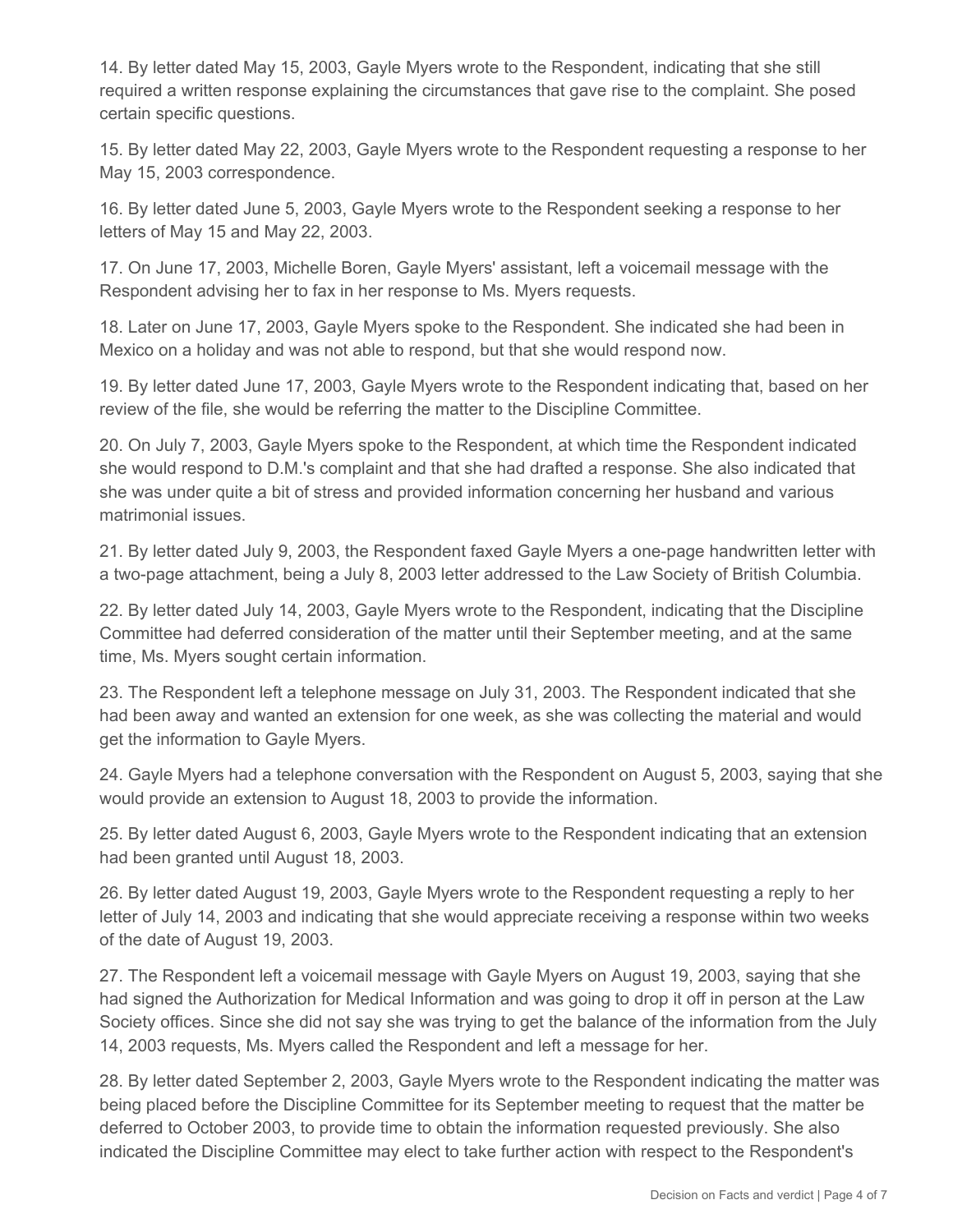failure to respond to the Law Society communications.

29. On September 4, 2003, Gayle Myers received a telephone call from Jerry Ziskrout ("J.Z.") , a member of the Law Society, indicating that he had just been retained, and that he wanted the matter deferred one month to get information.

30. By a telephone call on September 5, 2003 and subsequent letter dated September 5, 2003, Gayle Myers wrote to J.Z., noting that there were two outstanding complaints concerning the Respondent. She also indicated that the Discipline Committee agreed to defer the matter until their next meeting in October and also that there would not be a Section 39 Hearing with respect to the Respondent's fitness to practice, if she immediately provided a written undertaking not to practice law until the matter was dealt with by the Discipline Committee.

31. By letter dated September 16, 2003, J.Z. wrote to Gayle Myers enclosing a copy of the Respondent's signed undertaking not to engage in the practice of law, as well as her signed Medical Authorization.

32. By letter dated September 17, 2003, Gayle Myers wrote to J.Z., indicating that the matter would be placed before the Discipline Committee at its next meeting of October 2, 2003, at which time Ms. Myers would request a deferral until the information requested in her July 14, 2003 letter to the Respondent had been provided and medical information had been obtained from the Respondent's doctor.

33. By letter dated October 7, 2003, Gayle Myers wrote to J.Z. indicating the Discipline Committee had deferred the matter for consideration until its December meeting.

34. By letter dated October 17, 2003, Gayle Myers wrote to J.Z. requesting a reply to her letter of September 5, 2003.

35. By letter dated November 3, 2003, Gayle Myers wrote to J.Z. requesting a response to her letters of September 5 and October 17, 2003.

36. An articled student at J.Z.'s office wrote to Ms. Myers on November 6, 2003, indicating that they were unable to provide a written response, because they had not yet succeeded in meeting with the Respondent.

37. By letter dated November 13, 2003, Gayle Myers wrote to J.Z., indicating that she expected to bring the matter before the Discipline Committee at their December meeting, concerning the other complaint.

38. Gayle Myers spoke to J.Z. on November 17, 2003. J.Z. indicated that he had not heard from his client, and also indicating that he was not aware of any files that the Law Society ought to be concerned about and that his client had assured him that there were none.

39. J.Z. followed up with a letter of November 18, 2003, outlining the conversation from the previous day.

40. By letter dated December 17, 2003, Mr. Matkin, Q.C. of the Law Society, wrote to J.Z., indicating that the Discipline Committee had reviewed the matter concerning D.M.'s complaint and it was the decision of the Committee to recommend to the Chair of the Discipline Committee that there be a direction to issue a Citation against the Respondent, and the Chair so directed.

## **Complaint – Citation #2**

41. By an undated letter, received by the Law Society on June 6, 2003, the Respondent's husband,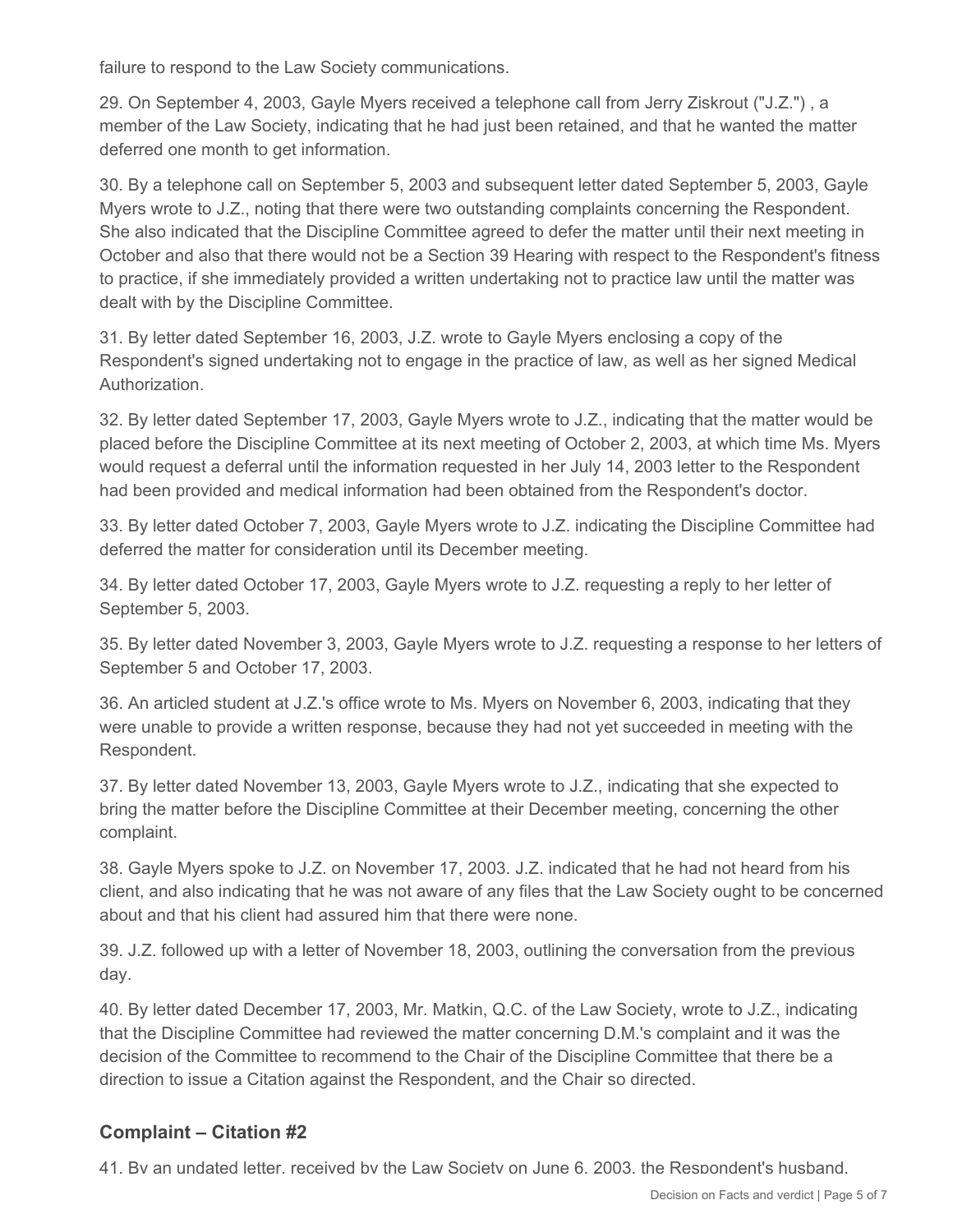41. By an undated letter, received by the Law Society on June 6, 2003, the Respondent's husband, from whom she was separated, wrote a letter of complaint ("the Complainant") .

42. By letter dated July 3, 2003, Gayle Myers wrote to the Respondent enclosing various documents containing allegations made by the Complainant. Ms. Myers sought information to assist in responding to the Complainant and asked for a response within four weeks of the date of the letter.

43. Ms. Myers wrote a reminder letter on August 1, 2003.

44. The Respondent called Gayle Myers on August 5, 2003 and asked for an extension to August 18, 2003, which was agreed and confirmed in writing on August 6, 2003.

45. Reminders were sent to the Respondent on August 19, 2003 and September 2, 2003.

46. On September 4, 2003, J.Z., a member of the Law Society, called Gayle Myers to advise that he had been retained to represent the Respondent.

47. In a telephone conversation on September 5, 2003 and a letter also dated September 5, 2003, Gayle Myers wrote to J.Z., outlining the complaint and seeking a response.

48. By letter dated September 16, 2003, J.Z. provided the Respondent's undertaking (see paragraph 2) and a medical authorization signed by the Respondent.

49. Reminder letters were sent to J.Z. on October 17, 2003 and November 3, 2003.

50. On November 6, 2003, an articled student at J.Z.'s office wrote to advise that they had not been able to provide a response, as they had not been able to meet with the Respondent.

51. A further reminder was sent to J.Z. on November 13, 2003.

52. Gayle Myers spoke to J.Z. on November 17, 2003. J.Z. indicated he had not heard from the Respondent.

53. J.Z. wrote on November 18, 2003 with respect to certain files, but did not address the substantive complaints.

54. On December 5, 2003, J.Z. left a voicemail message with Gayle Myers saying he would be away on vacation. He said that he had heard from the Respondent and that she had been away at a trial.

55. Gayle Myers followed with an email to the Respondent, copied to J.Z.'s office, outlining the voicemail message J.Z. had left on December 5, 2003.

56. Gayle Myers wrote to J.Z. on December 16, 2003 asking when a response would be received from the Respondent.

57. Later in December 2003, J.Z. advised that he was no longer retained by the Respondent.

58. Ms. Myers wrote to the Respondent on February 2, 2004 but the letter was returned, indicating that the Respondent had moved from her former address.

59. The letter was redelivered on February 9, 2004 requesting a response within ten days.

60. By letter dated February 16, 2004, the Respondent wrote to the Law Society concerning accounting issues and said that her goal was to address all concerns with the Law Society and resume the practice of law.

61. On February 18, 2004, the Respondent called Gayle Myers and said she wanted some time to respond. She said she had been away sick, was getting divorced and had to deal with an eight day